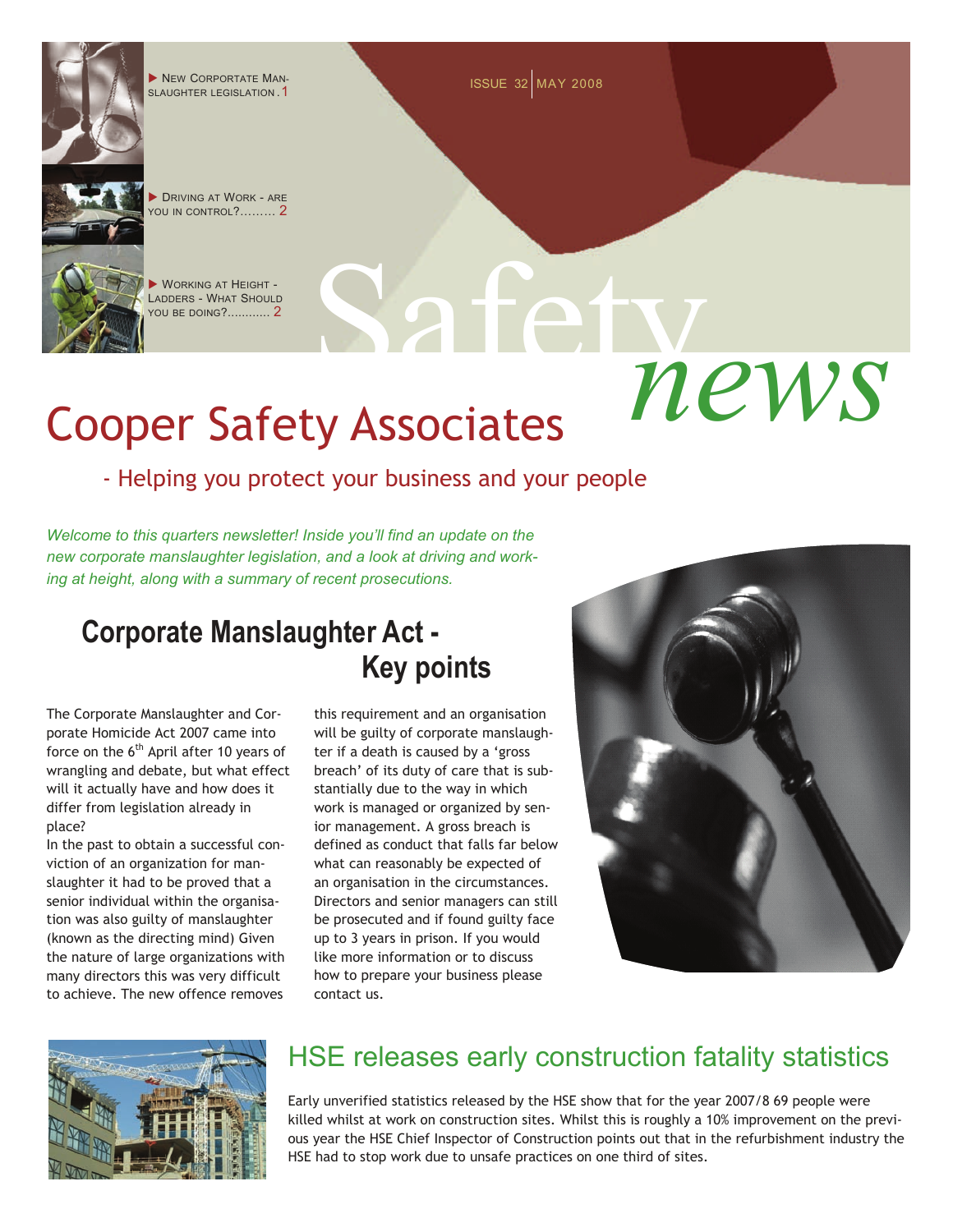- 
- 
- 
- 





**Current HSE figures suggest there could be as many as 20 fatal road accidents per week that involve people at work and 250 accidents resulting in serious injuries. As we spend more and more time behind the wheel for work purposes, what should organisations be doing to control this risk? The first step as you might** 



**guess is to carry out a risk assessment which would broadly consider; The driver, do they hold the correct licence, how many points do they have, are they correctly insured, how much experience do they have?; The vehicle, is it private or organisation owned, either way it needs to be maintained in** 

**a roadworthy condition, what safety features are fitted? Is breakdown cover available? The journey, is it a familiar or unfamiliar route? Are adequate and regular rest stops planned and available? What time is the journey taking place, statistically more accidents occur between 2 and 5am at night. Is it motorways or country lanes? You need to make an assessment of the risks before deciding what action to take to control them, contact us for more information.**